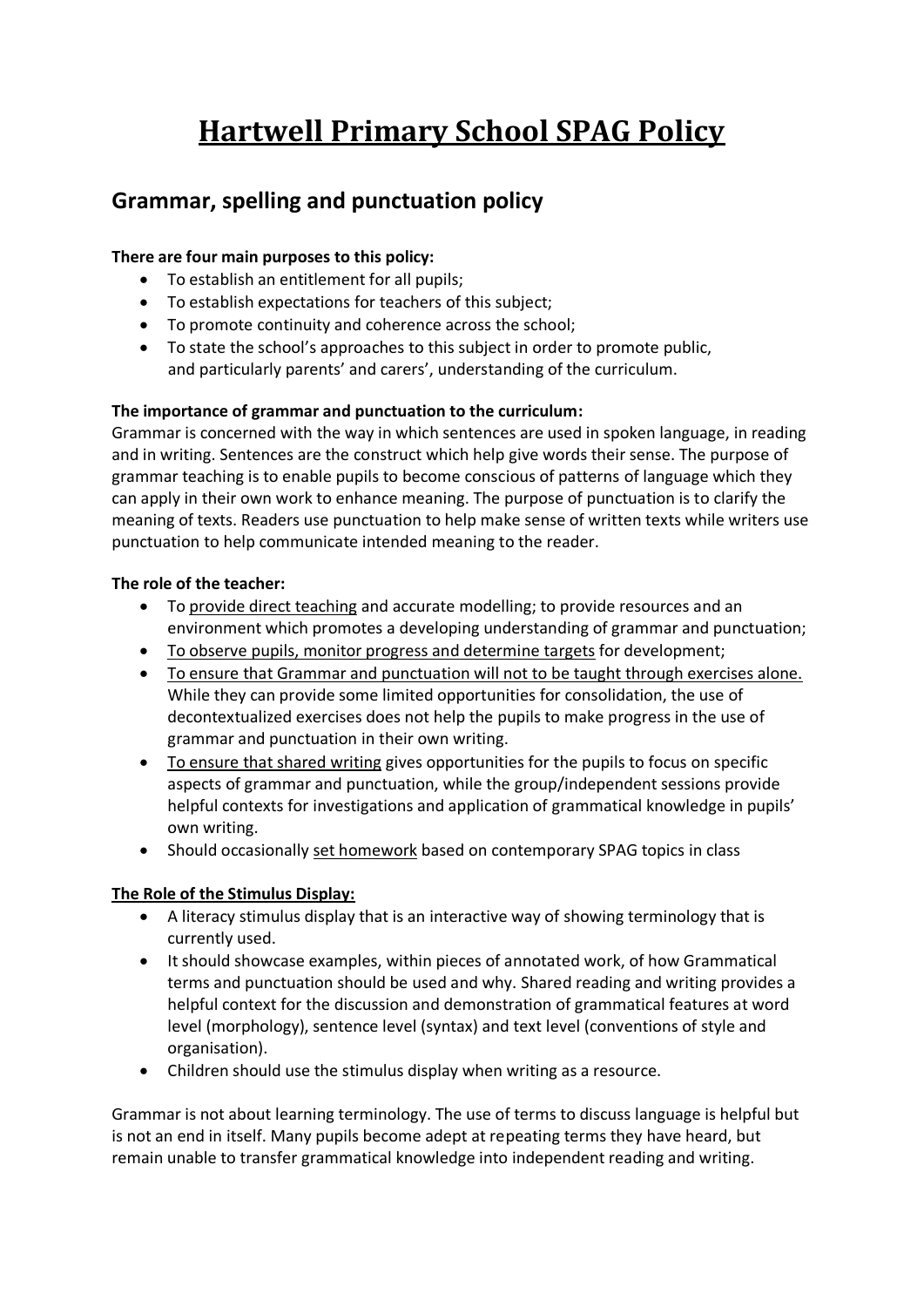The order that grammar and punctuation is learnt is laid out for each year group as follows:

### **Year 1 Place value of Grammar and Punctuation**

**Nouns and Verbs-** *noun phrases*

#### **Subject/verb identification***-*

**Tenses-** *Present and past tense are consistent*

**Where does my full stop go?**

**Aa ? !**

**Co-ordinating conjunctions (and, but, or)**

*Subordinating conjunctions* 

*(but)*

| Year 2: Place value of Grammar and Punctuation |
|------------------------------------------------|
| Nouns and Verbs- expanded noun phrases         |
| Subject/verb identification-                   |
| Tenses- past simple                            |
| Past progressive                               |
| Present simple                                 |
| Present progressive                            |
| Replace the subject with a pronoun             |
| Where does my full stop go?                    |
| Aa ?!                                          |
| <b>Prepositions</b>                            |
| Sentence types- statement                      |
| Command                                        |
| Question                                       |
| Exclamation                                    |
| Aa !?                                          |
| <b>Co-ordinating conjunctions</b>              |
| (BOA)                                          |
| Subordinating conjunctions                     |
| (WITB)                                         |
| Adverbs                                        |
| Inverted commas                                |
| Commas to separate a list                      |
| Apostrophe for omission and possession         |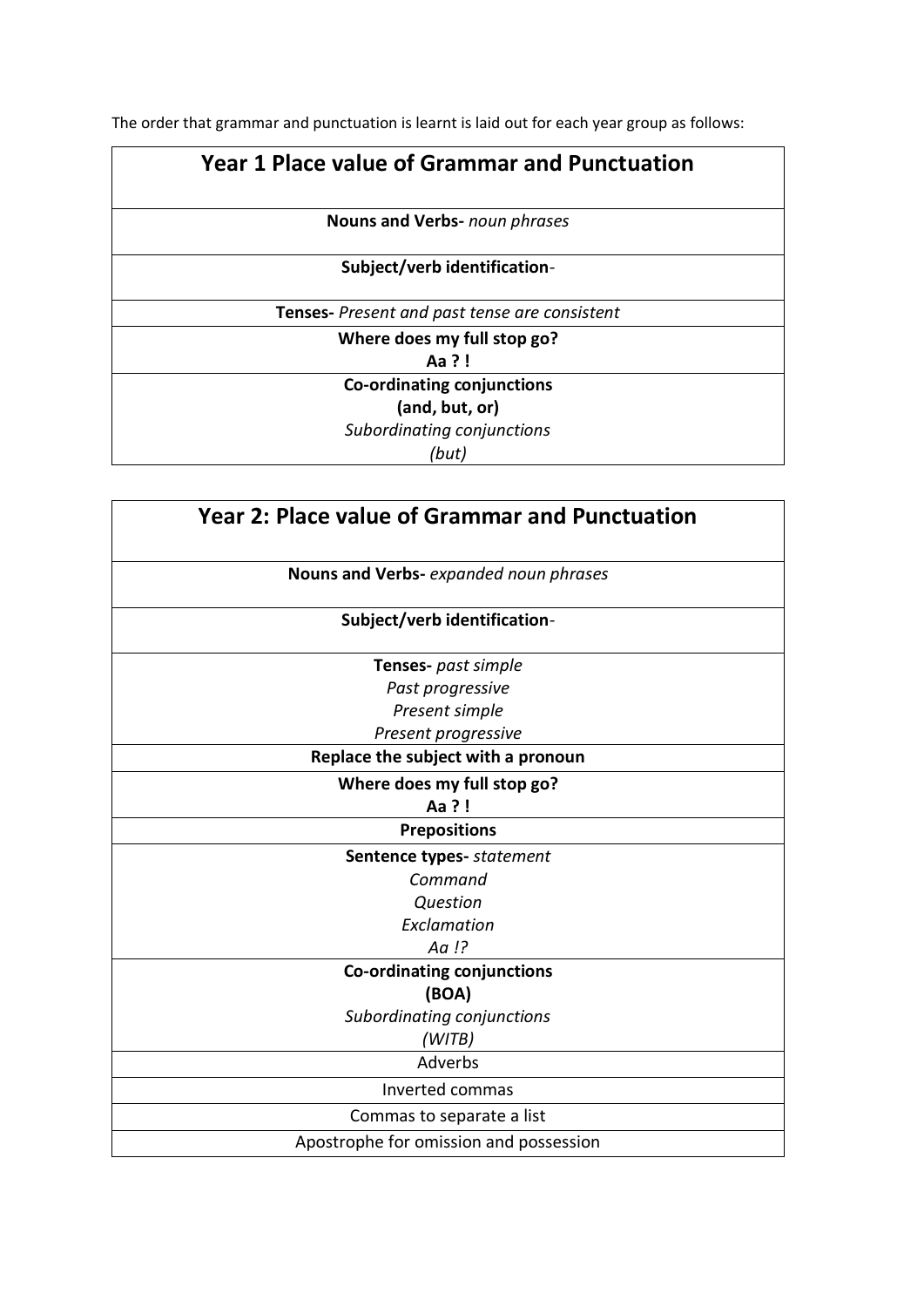| <b>Year 3: Place value of Grammar and Punctuation</b> |
|-------------------------------------------------------|
| <b>Nouns and Verbs- action and being</b>              |
| Expanded noun phrases                                 |
| Subject/verb identification-                          |
| Tenses- past simple                                   |
| Past progressive                                      |
| Present simple                                        |
| Present progressive                                   |
| Past perfect                                          |
| Present perfect                                       |
| Replace the subject with a pronoun                    |
| Where does my full stop go?                           |
| Aa ?!                                                 |
| <b>Prepositions</b>                                   |
| Co-ordinating conjunctions                            |
| (FANBOYS)                                             |
| <b>Adverbs and adverbials</b>                         |
| (TRaMP)                                               |
| <b>Subordinating conjunctions</b>                     |
| (A WHITE BUS)                                         |
| Sentence types- statement                             |
| Command                                               |
| Question                                              |
| Exclamation                                           |
| Aa !?                                                 |
| Adverbs                                               |
| Inverted commas                                       |
| Commas to separate a list                             |
| Apostrophe for omission and possession                |
| Commas for fronted adverbials                         |

| Year 4: Place value of Grammar and Punctuation |  |
|------------------------------------------------|--|
| Nouns and Verbs- action and being              |  |
| <b>Expanded noun phrases</b>                   |  |
| Subject/verb identification-                   |  |
| <b>Tenses-</b> past simple                     |  |
| Past progressive                               |  |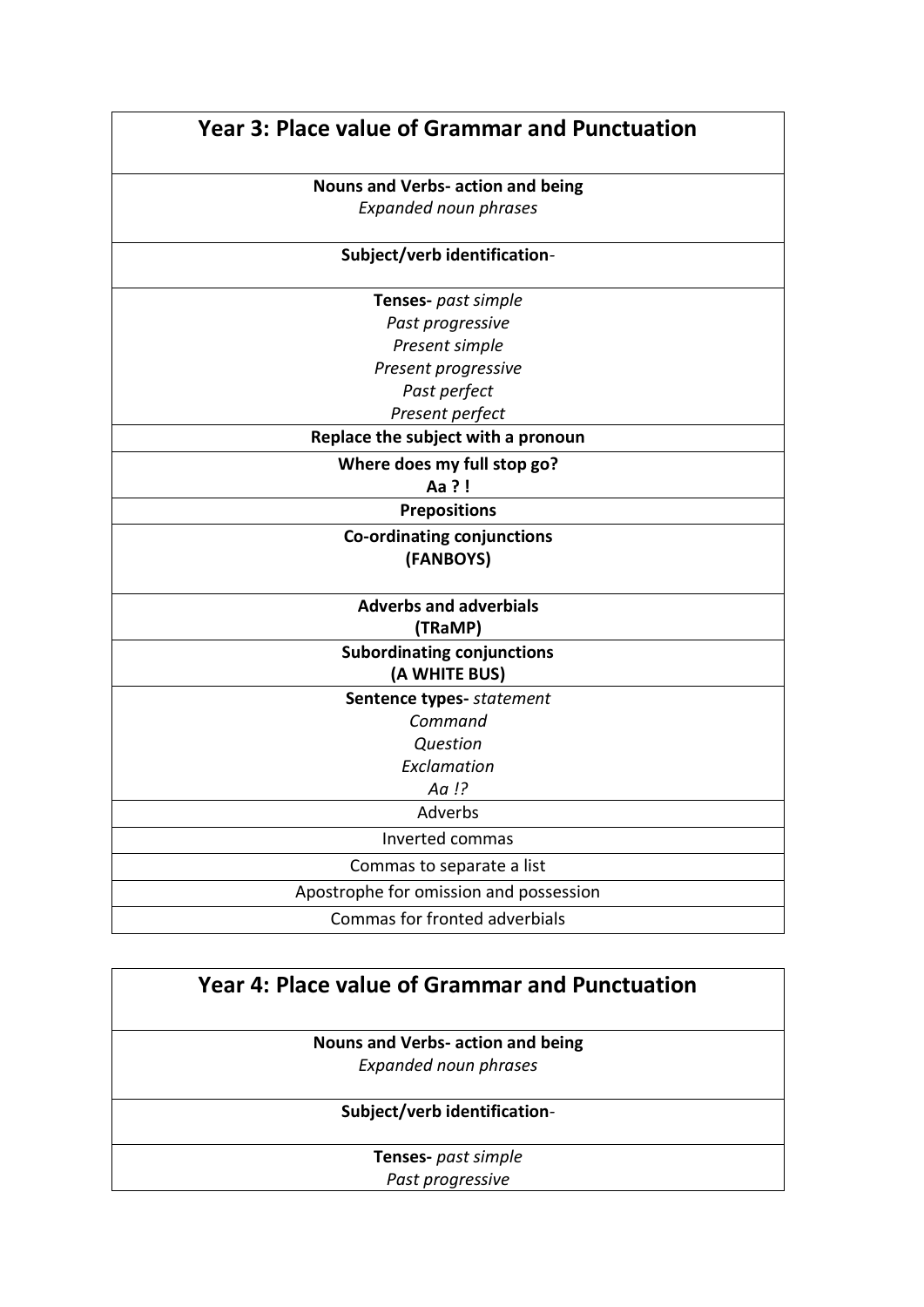| Present simple                                        |
|-------------------------------------------------------|
| Present progressive                                   |
| Past perfect                                          |
| Present perfect                                       |
| Co-ordinating conjunctions                            |
| (FANBOYS)                                             |
|                                                       |
| <b>Prepositions</b>                                   |
| <b>Adverbs and adverbials</b>                         |
| (TRaMP)                                               |
| <b>Commas for fronted adverbials</b>                  |
| <b>Subordinating conjunctions</b>                     |
| (A WHITE BUS)                                         |
| <b>Commas for clauses and clarity</b>                 |
| Sentence types- statement                             |
| Command                                               |
| <b>Question</b>                                       |
| Exclamation                                           |
| Aa !?                                                 |
| Adverbs                                               |
| Inverted commas                                       |
| Commas to separate a list                             |
| Apostrophe for omission and possession                |
|                                                       |
|                                                       |
|                                                       |
|                                                       |
| <b>Year 5: Place value of Grammar and Punctuation</b> |
|                                                       |
| Nouns and Verbs- action and being                     |
| <b>Expanded noun phrases</b>                          |
|                                                       |
| Subject/verb identification-                          |
| Tenses- past simple                                   |
| Past progressive                                      |
| Present simple                                        |
| Present progressive                                   |
| Past perfect                                          |
| Present perfect                                       |
| <b>Co-ordinating conjunctions</b>                     |
| (FANBOYS)                                             |
|                                                       |
| <b>Prepositions</b>                                   |
| <b>Adverbs and adverbials</b>                         |
| (TRaMP)                                               |
|                                                       |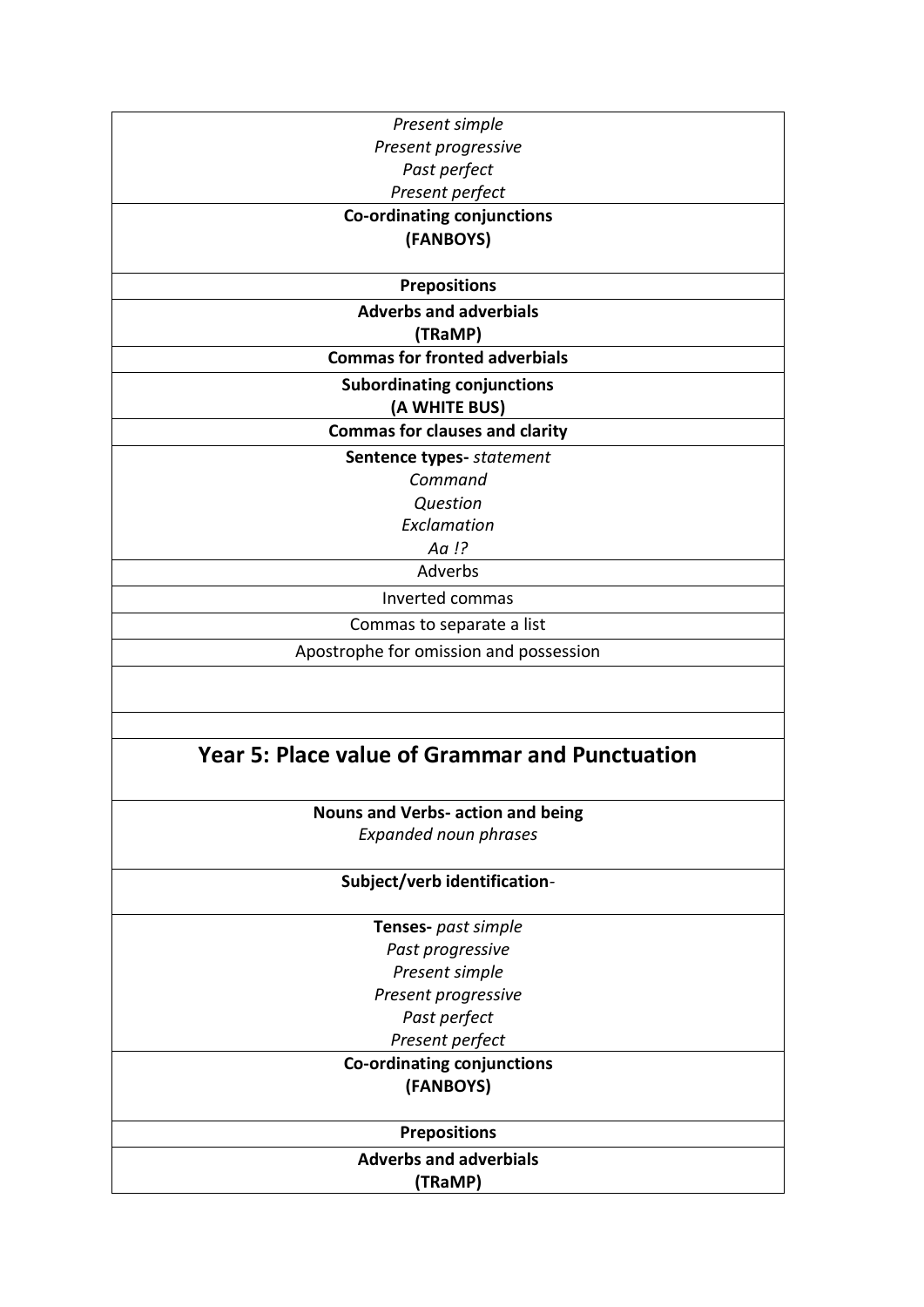| <b>Commas for fronted adverbials</b>                   |
|--------------------------------------------------------|
| <b>Subordinating conjunctions</b>                      |
| (A WHITE BUS)                                          |
| Commas for clauses and clarity and to separate a list  |
| Commas for fronted adverbials                          |
| Sentence types- statement                              |
| Command                                                |
| Question                                               |
| Exclamation                                            |
| Aa !?                                                  |
| Relative clauses and relative pronouns                 |
| Modal verbs                                            |
| Punctuation for parenthesis (commas, brackets, dashes) |
| hyphens                                                |
| Inverted commas                                        |
| Apostrophe for omission and possession                 |

| Year 6: Place value of Grammar and Punctuation        |
|-------------------------------------------------------|
| <b>Nouns and Verbs- action and being</b>              |
| <b>Expanded noun phrases</b>                          |
| Subject/verb identification-                          |
| <b>Tenses-</b> past simple                            |
| Past progressive                                      |
| Present simple                                        |
| Present progressive                                   |
| Past perfect                                          |
| Present perfect                                       |
| Co-ordinating conjunctions                            |
| (FANBOYS)                                             |
| Semi colons, colons, linking, adding detail           |
| <b>Prepositions</b>                                   |
| <b>Adverbs and adverbials</b>                         |
| (TRaMP)                                               |
| <b>Commas for fronted adverbials</b>                  |
| <b>Subordinating conjunctions</b>                     |
| (A WHITE BUS)                                         |
| Commas for clauses and clarity and to separate a list |
| Commas for fronted adverbials                         |
| Sentence types- statement                             |
| Command                                               |